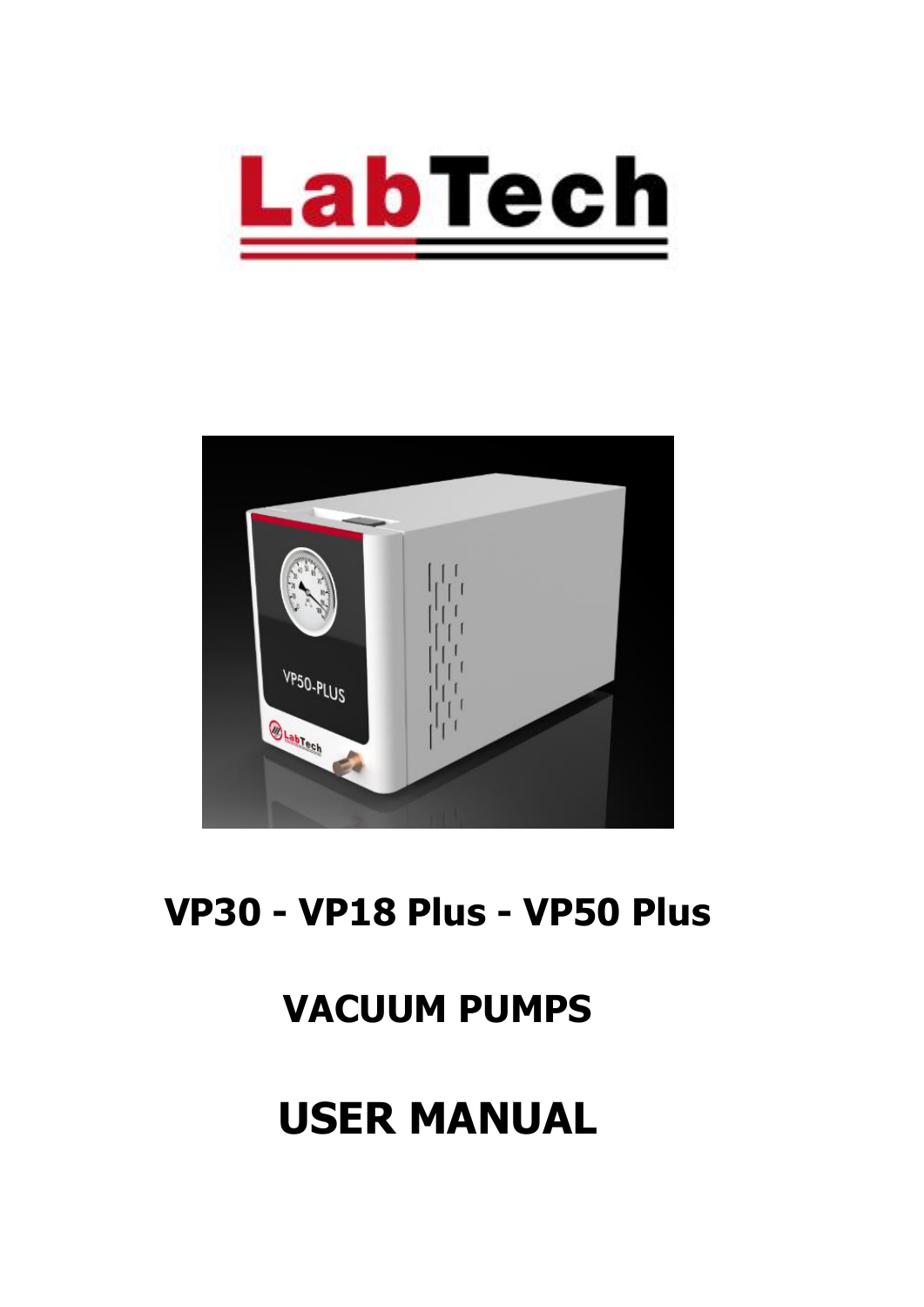

Thank you for selecting our VP series vacuum pumps.

We are sure that you will be completely satisfied with the performance of this new unit entering your laboratory. We invite you to read carefully this user manual and to keep it close to the instrument for convenient and fast consulting. For any possible clarification or any request for assistance please contact either our local Representative or:

## **LabTech Srl**

Via Fatebenefratelli, 1/5 24010 Sorisole (BG) Italy Tel +39 035 576614 Fax +39 035 4729414 Website [www.labtechsrl.com](http://www.labtechsrl.com/) E-mail [marketing@labtechsrl.com](mailto:marketing@labtechsrl.com)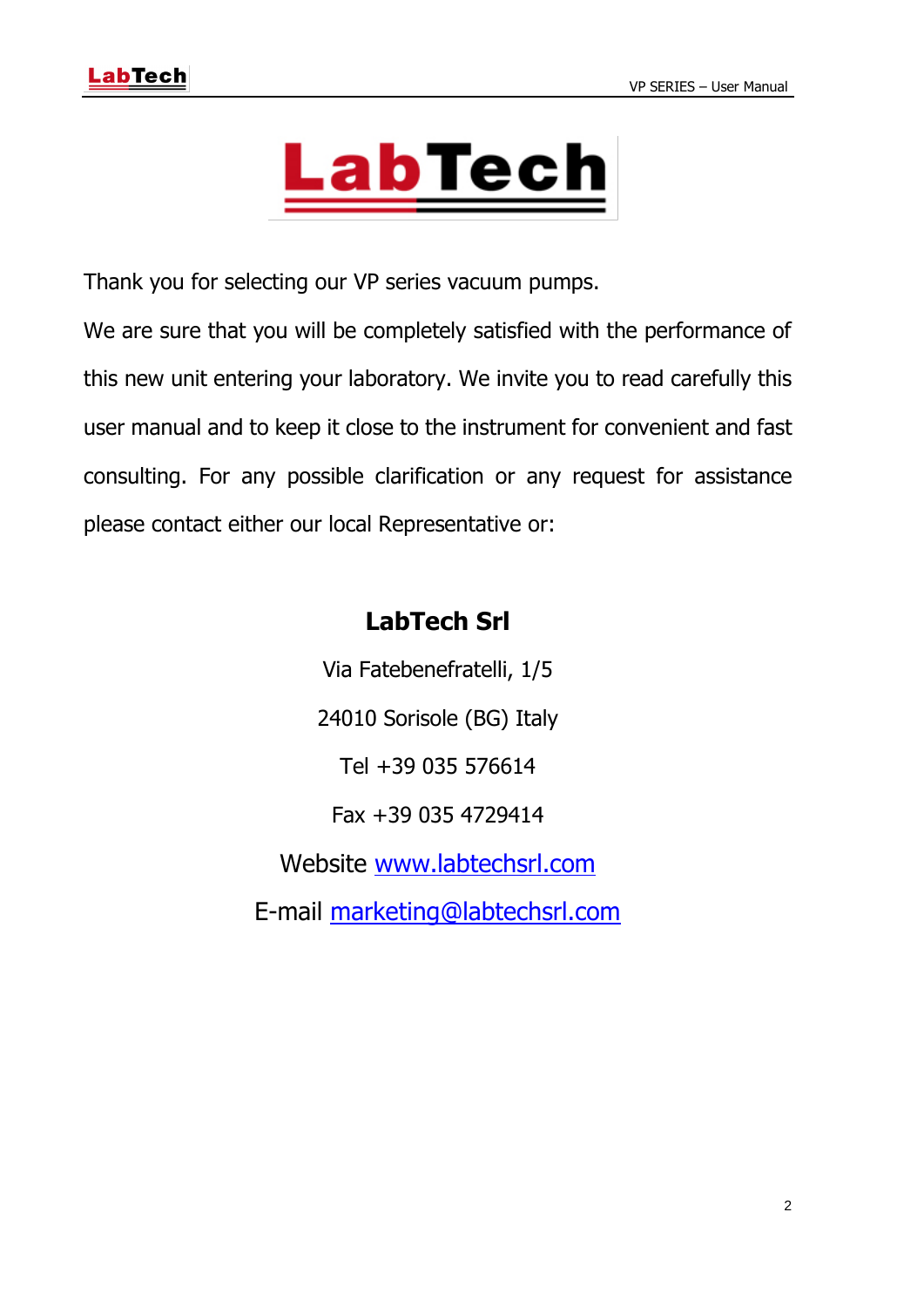### **INDEX**

The information contained in this document may be the object of patent applications by LABTECH. The possession of this document does not confer any license rights in and to such patents. The following names are LABTECH trademarks throughout the world: LABTECH VP30 – VP18 Plus - VP50 Plus

All Reproduction Rights Reserved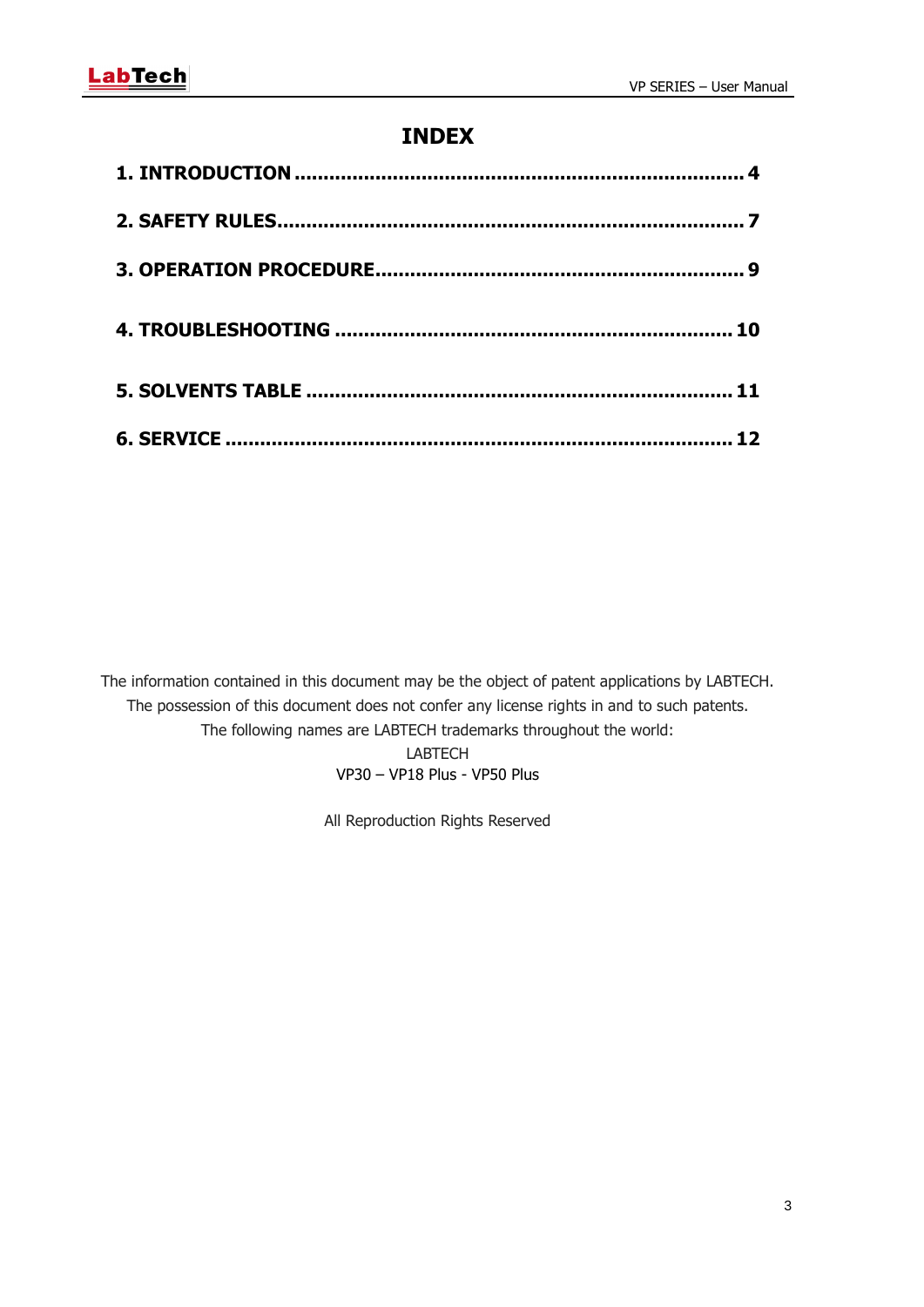## **1. INTRODUCTION**

| Model                                  | <b>VP30</b>             | <b>VP18 PLUS</b>        | <b>VP50 PLUS</b>        |
|----------------------------------------|-------------------------|-------------------------|-------------------------|
| Voltage (V)                            | 230V 50/60HZ            | 230V 50/60HZ            | 230V 50/60HZ            |
| Power (W)                              | 80                      | 140                     | 130                     |
| Pumping speed (L/min)                  | 30                      | 18                      | 50                      |
| Vacuum Pressure (mbar)                 | 250                     | 20                      | 150                     |
| Dimension (mm) $(W \times L \times H)$ | $315\times180\times240$ | $315\times180\times240$ | $315\times180\times240$ |
| Weight (kg)                            | 6                       |                         | 8                       |

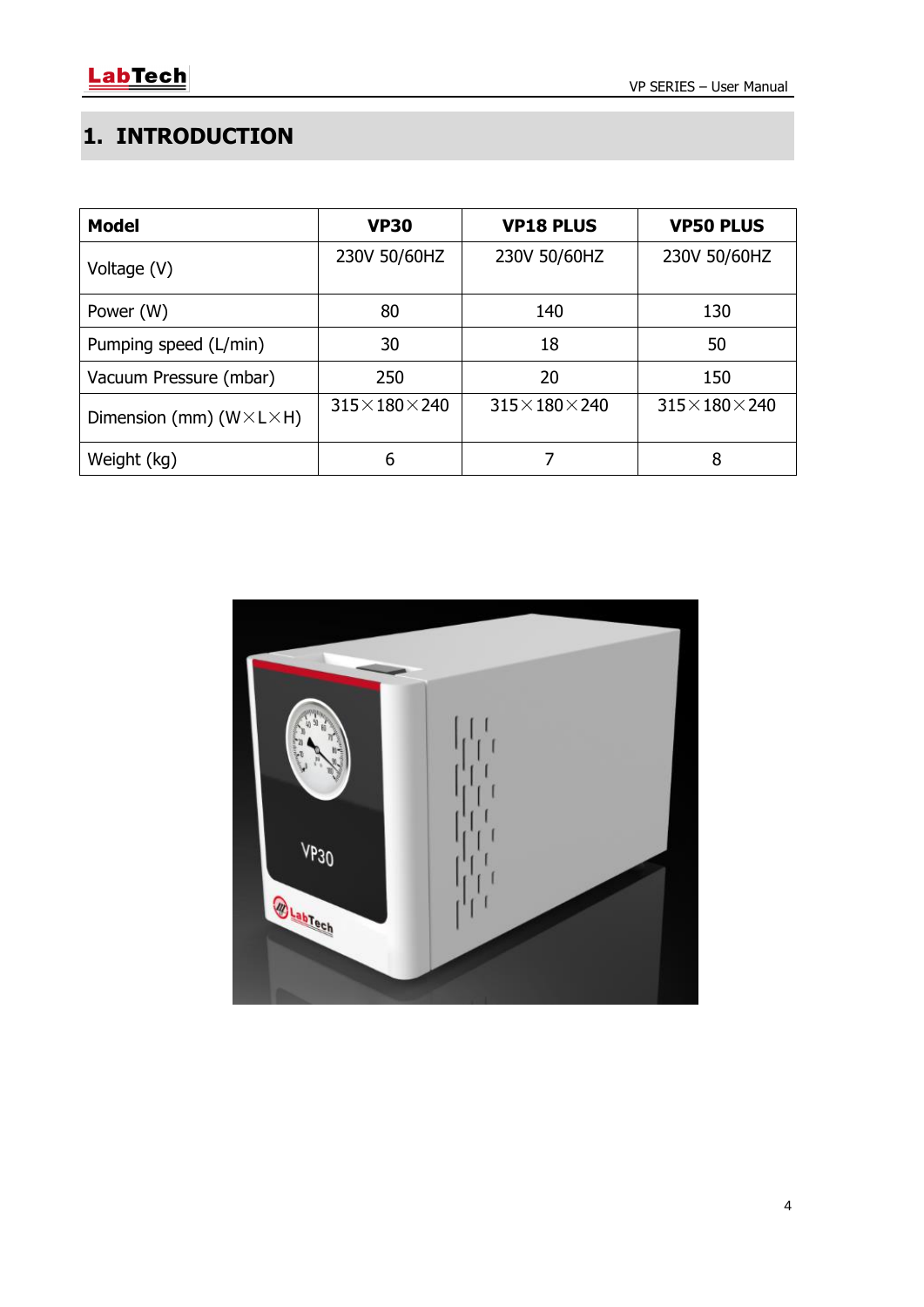

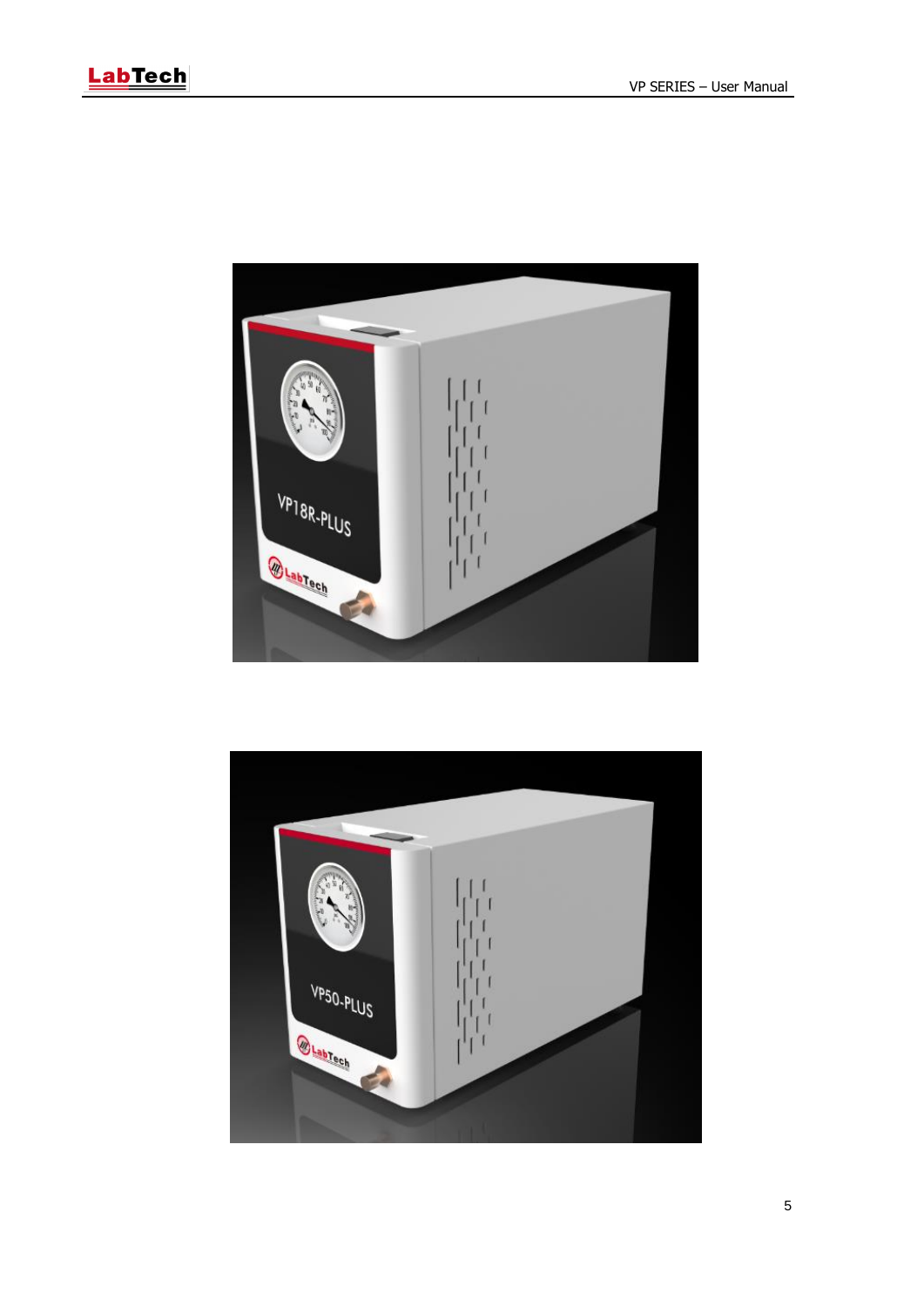#### **FILTER FLASK (ACCESSORY)**

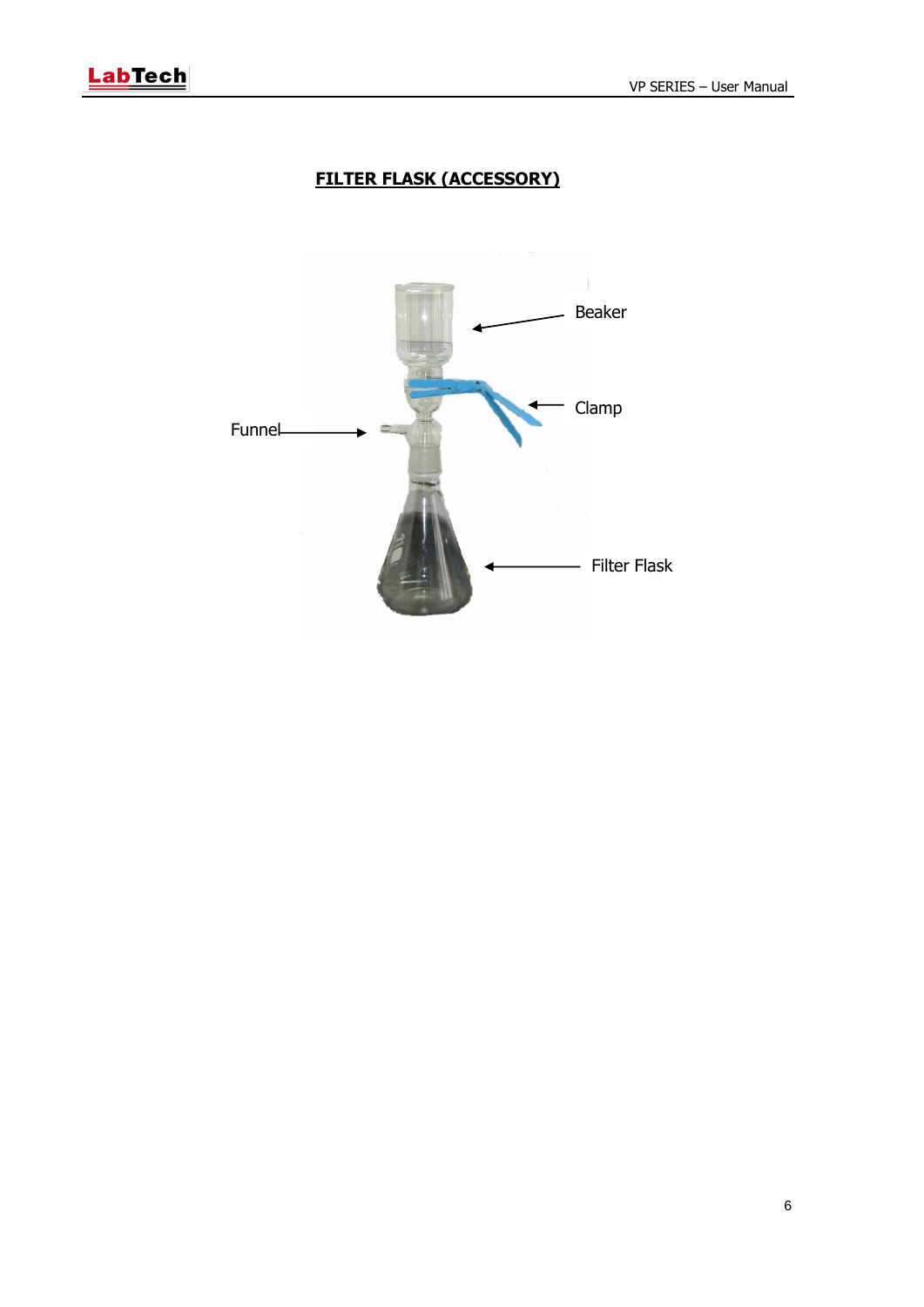#### <span id="page-6-0"></span>**2. SAFETY RULES**

#### **General Information**

Please read carefully this user manual before starting to use the instrument and follow its prescriptions with the utmost care. This user manual is part of the delivery, hence must be always kept together with the instrument on its working place.

It is imperative that every person operating with this system has read and fully understood this manual. The non-observance of the instructions contained herein or improper use may involve damages/injuries that are not covered by product liability.

Never place the unit in a location where excessive heat, moisture, or corrosive materials are present.

The unit construction provides extra protection against the risk of electrical shock by grounding appropriate metal parts. The extra protection may not function unless the power cord is connected to a properly grounded outlet. It is the user's responsibility to assure a proper ground connection is provided.

Observe all warning labels and never remove therm.

Never operate damaged or leaking equipment.

Never operate the unit without fluid in the bath.

Never operate equipment with damaged power cords.

Pay attention to the thermal expansion of bath fluid during heating to avoid the risk of overflowing.

Use suitable connecting tubes. Make sure that the tubes are securely attached.

Take care before drain the liquid out, be sure to cool it down below 40℃.

Always turn off the unit and disconnect the power cord from the plug source before performing any service or maintenance procedure or before moving the unit.

It's better to consult the Labtech Service Team before performing installation, operation, maintenance, procedures other than those described in this manual may result in a hazardous situation and may void the warranty.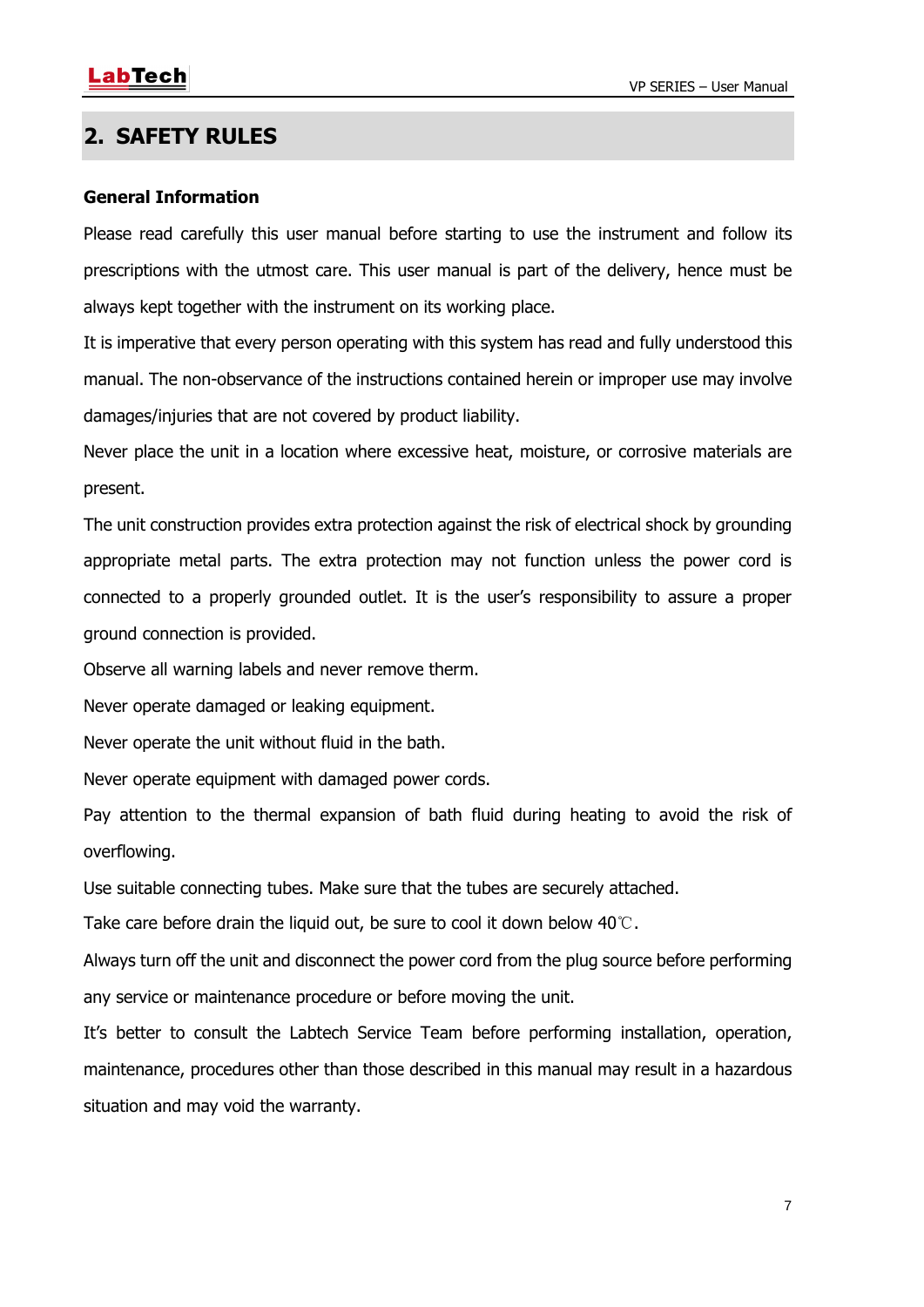### abTech.

#### **Electrical safety**

The instrument has to be used within the rated voltage. Prior to use, please check if the wire is



aged. In case of aged wires, please contact the after-sales service for inspection. It is forbidden to disassemble the instrument and to connect internal circuit parts, in order

to avoid a short circuit or open circuit.

#### **Fire safety**

Numerous reagents are flammable and explosive. When the solvent vapor concentration



reaches a certain level, it would be flammable and could cause fire. The instrument should be kept away from the sources of ignition and high temperature places. If there is solvent pungent smell, carefully check whether there is gas or liquid leakage, and

turn off the power.

#### **Chemical safety**

The instrument is an instrument for organic chemical sample pretreatment. The involved

chemical solvents have harmful effects on the human health. Despite the instrument is fully closed and features full vent design, it is recommended to pay attention to the personal safety during the use. Regular check of liquid waste barrels as well as working conditions of the vent fan are required to avoid the risk of leakage caused by corrosion and to avoid the formation of organic solvent vapors affecting operators' health. If there is a fault, please contact the Labtech Service Team.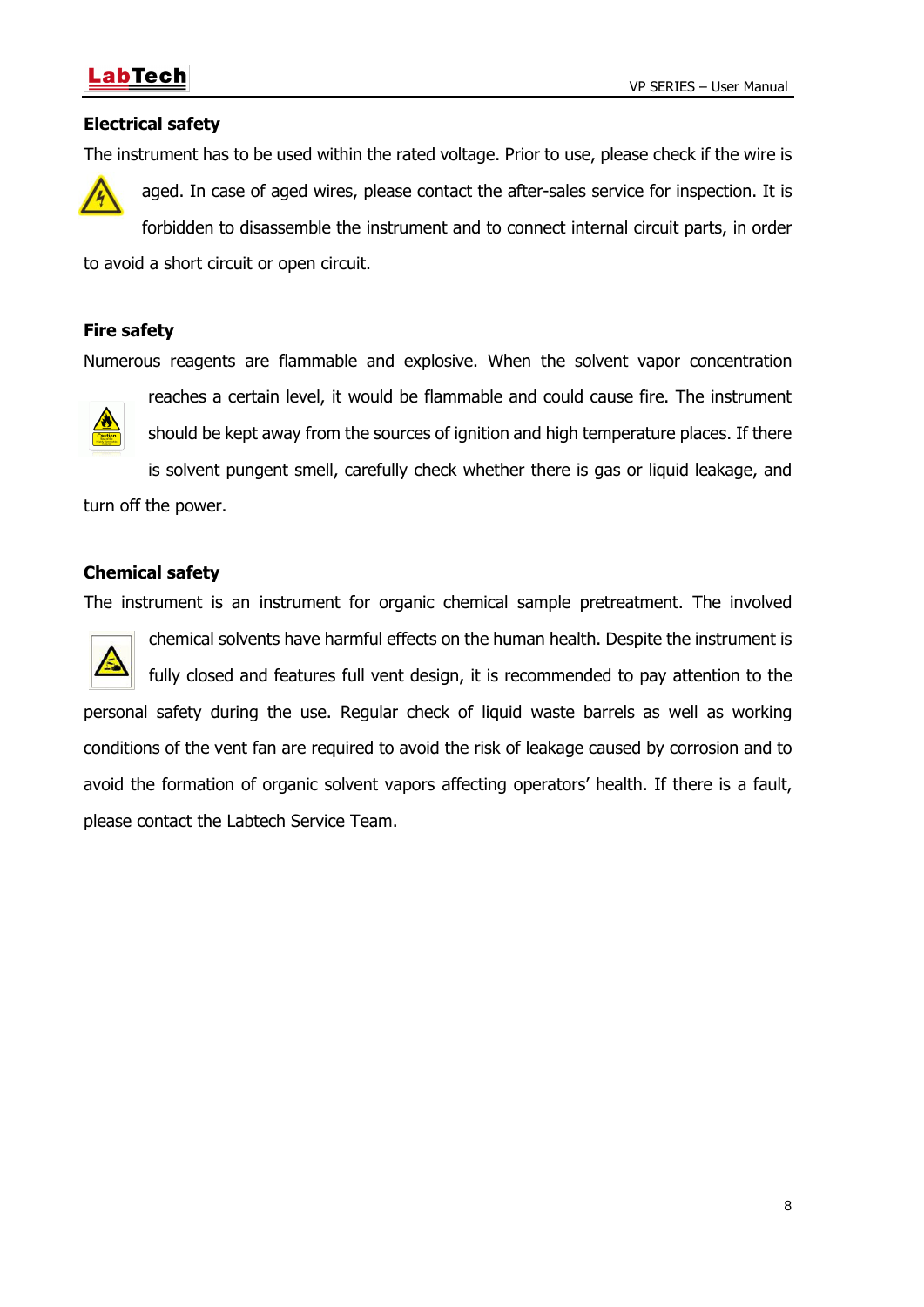## **3. OPERATION PROCEDURE**

Step 1: Use a rubber pipe to connect the instrument to the vacuum pump tightly after making sure the in and out connectors are connected. Please make sure the whole system does not leak and it is tightly connected. Then connect the power cord.

Step 2: Switch on the unit.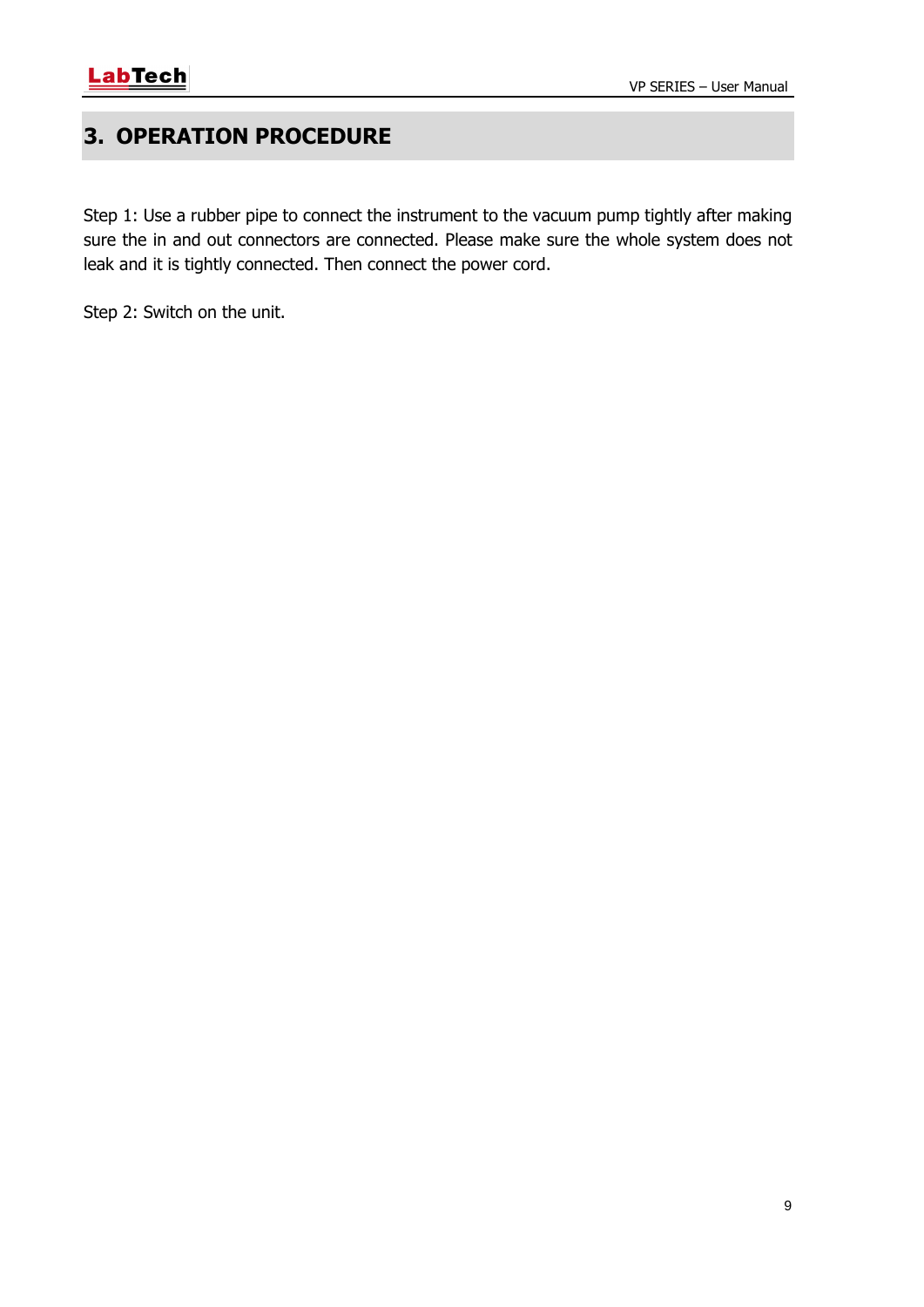## **4. TROUBLESHOOTING**

#### **The Pump Does Not Start After Switching The Power On**

Check the power cord and ensure it is plugged in.

Check whether or not the system has higher negative pressure. This can be judged from the vacuum gauge. If negative the pressure is bigger than -0.05MPa the pump cannot start. The pump will work again as long as release the atmospheric pressure inside the system and back to regular level.

#### **The Pressure Declines Rapidly**

Check whether or not the liquid, volatile solvent vapours or particles are inhaled into the pump. If so, please pull out the "IN" connection pipe and then switch the power on, and make pump working without loading for about 10 minutes to dry up or blow out the impurities inside the pump.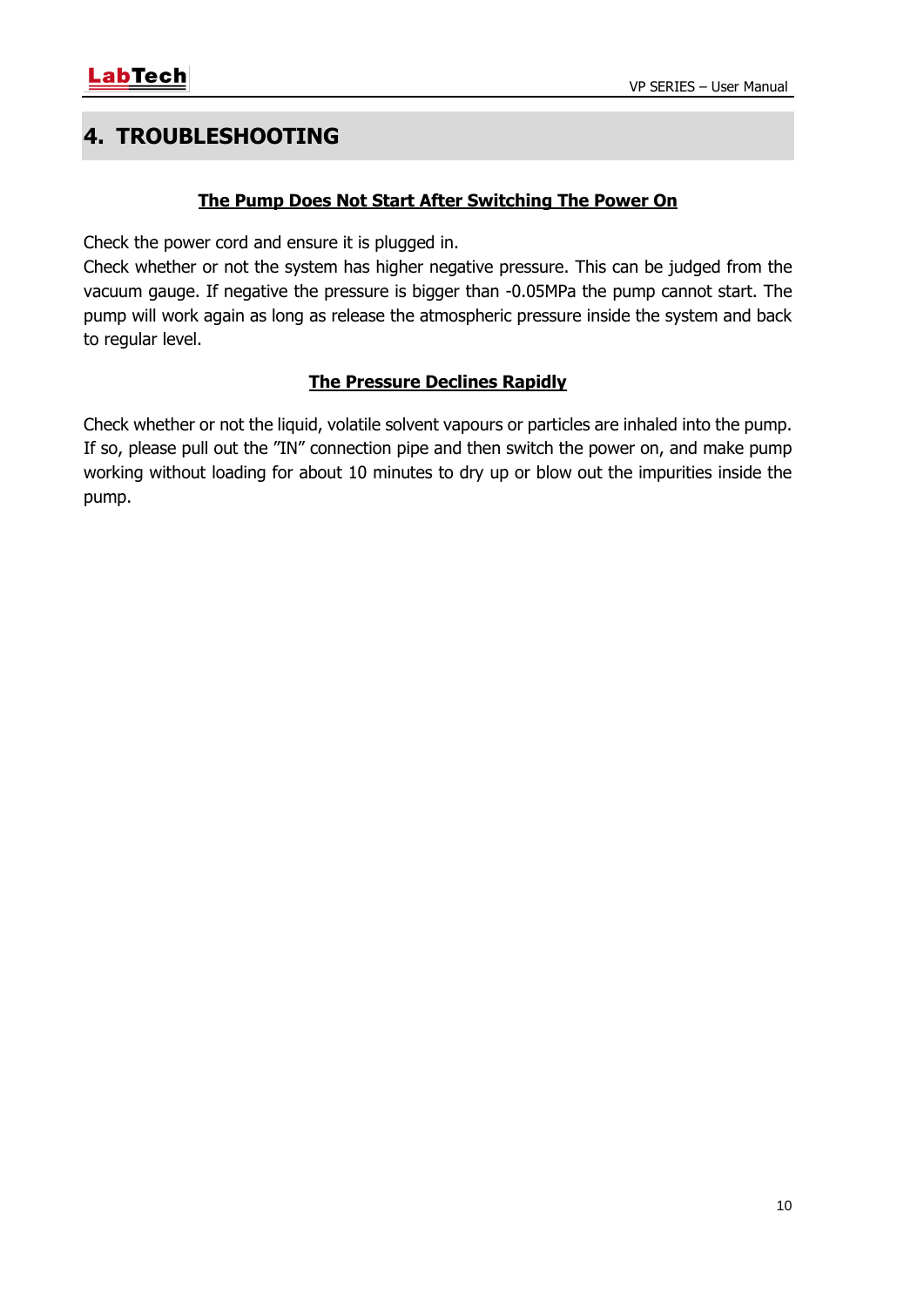## **5. SOLVENTS TABLE**

| Solvent                             | Formula                                       | Molar mass<br>in $g/mol$ | <b>Evaporation energy</b><br>in J/g | <b>Boiling point</b><br>at 1013 mbar | <b>Density</b> in<br>g/cm <sup>2</sup> | Vacuum in mbar for<br>boiling point at 40 °C |
|-------------------------------------|-----------------------------------------------|--------------------------|-------------------------------------|--------------------------------------|----------------------------------------|----------------------------------------------|
| Acetone                             | CH <sub>2</sub> H <sub>2</sub> O              | 58.1                     | 553                                 | 56                                   | 0.790                                  | 556                                          |
| n-amylaicohol, n-pentanol           | C <sub>s</sub> H1 <sub>s</sub> O              | 88.1                     | 595                                 | 37                                   | 0.814                                  | 11                                           |
| Benzene                             | $C_{\rm g}H_{\rm g}$                          | 78.1                     | 548                                 | 80                                   | 0.877                                  | 236                                          |
| n-butanol                           | $C_{\rm A}H_{10}O$                            | 74.1                     | 620                                 | 118                                  | 0.810                                  | 25                                           |
| tert. butanol (2-methyl-2-propanol) | $C_{\rm e}H_{10}O$                            | 74.1                     | 590                                 | 82                                   | 0.789                                  | 130                                          |
| Chlorobenzene                       | C <sub>H</sub> CI                             | 112.6                    | 377                                 | 132                                  | 1.106                                  | 36                                           |
| Chloroform                          | CHCL <sub>2</sub>                             | 119.4                    | 264                                 | 62                                   | 1.483                                  | 474                                          |
| Cyclohexane                         | $C_eH_{12}$                                   | 84.0                     | 389                                 | 81                                   | 0.779                                  | 235                                          |
| Diethylether                        | $C_{\rm A}H_{10}O$                            | 74.0                     | 389                                 | 35                                   | 0.714                                  | 850                                          |
| 1,2-dichloroethane                  | C <sub>2</sub> H <sub>4</sub> Cl <sub>2</sub> | 99.0                     | 335                                 | 84                                   | 1.235                                  | 210                                          |
| 1,2-dichloroethylene (cis)          | $C_2H_2Cl_2$                                  | 97.0                     | 322                                 | 60                                   | 1.284                                  | 479                                          |
| 1,2-dichloroethylene (trans)        | C,H,Cl,                                       | 97.0                     | 314                                 | 48                                   | 1.257                                  | 751                                          |
| Diisopropyl ether                   | $C_{e}H_{14}O$                                | 102.0                    | 318                                 | 68                                   | 0.724                                  | 375                                          |
| Dioxane                             | $C_H$ <sub>s</sub> O <sub>2</sub>             | 88.1                     | 406                                 | 101                                  | 1.034                                  | 107                                          |
| DMF (dimethyl-formamide)            | C <sub>2</sub> H <sub>,</sub> NO              | 73.1                     |                                     | 153                                  | 0.949                                  | 11                                           |
| Acetic acid                         | $CxHxOy$                                      | 60.0                     | 695                                 | 118                                  | 1.049                                  | 44                                           |
| Ethanol                             | $C.H_0$                                       | 46.0                     | 879                                 | 79                                   | 0.789                                  | 175                                          |
| Ethylacetate                        | $C_{4}H_{6}O_{2}$                             | 88.1                     | 394                                 | 77                                   | 0.900                                  | 240                                          |
| Heptane                             | $C_{\gamma}H_{16}$                            | 100.2                    | 373                                 | 98                                   | 0.684                                  | 120                                          |
| Hexane                              | $C_{\rm g}H_{14}$                             | 86.2                     | 368                                 | 69                                   | 0.660                                  | 360                                          |
| Isopropylalcohol                    | C, H, O                                       | 60.1                     | 699                                 | 82                                   | 0.786                                  | 137                                          |
| Isoamylaicohol (3-methyl-1-butanol) | $C_{s}H_{12}O$                                | 88.1                     | 595                                 | 129                                  | 0.809                                  | 14                                           |
| Methylethylketone                   | C.H <sub>s</sub> O                            | 72.1                     | 473                                 | 80                                   | 0.805                                  | 243                                          |
| Methanol                            | CH <sub>2</sub> O                             | 32.0                     | 1227                                | 65                                   | 0.791                                  | 337                                          |
| Methylene chloride, dichloromethane | CH <sub>2</sub> Cl <sub>2</sub>               | 84.9                     | 373                                 | 40                                   | 1.327                                  | 850                                          |
| Pentane                             | $C_sH_{12}$                                   | 72.1                     | 381                                 | 36                                   | 06.26                                  | 850                                          |
| n-propylalcohol                     | C.H.O                                         | 60.1                     | 787                                 | 97                                   | 0.804                                  | 67                                           |
| Pentachloroethane                   | C,HCI                                         | 202.3                    | 201                                 | 162                                  | 1.680                                  | 13                                           |
| 1,1,2,2-tetra-chloroethane          | C,H,Cl,                                       | 167.9                    | 247                                 | 146                                  | 1.595                                  | 20                                           |
| Tetrachlorocarbon                   | CCI <sub>4</sub>                              | 153.8                    | 226                                 | 77                                   | 1.594                                  | 271                                          |
| 1,1,1-trichloroethane               | $C_2H_3Cl_3$                                  | 133.4                    | 251                                 | 74                                   | 1.339                                  | 300                                          |
| Tetra-chloro-ethylene               | $C_2Cl_4$                                     | 165.8                    | 234                                 | 121                                  | 1.623                                  | 53                                           |
| THF (tetrahydrofurane)              | C.H <sub>2</sub> O                            | 72.1                     |                                     | 67                                   | 0.889                                  | 374                                          |
| <b>Toluene</b>                      | $C_{\gamma}H_{\rm s}$                         | 92.2                     | 427                                 | 111                                  | 0.867                                  | 77                                           |
| Trichloroethylene                   | C_HCI.                                        | 131.3                    | 264                                 | 87                                   | 1.464                                  | 183                                          |
| Water                               | H <sub>2</sub> 0                              | 18.0                     | 2261                                | 100                                  | 1.000                                  | 72                                           |
| Xylene (mixture)                    | $C_gH_{10}$                                   | 106.2                    | 389                                 |                                      |                                        | 25                                           |
| o-xylene                            | $C_{8}H_{10}$                                 | 106.2                    |                                     | 144                                  | 0.880                                  |                                              |
| m-xylene                            | $C_aH_{10}$                                   | 106.2                    |                                     | 139                                  | 0.864                                  |                                              |
| p-xylene                            | $C_{\rm a}H_{\rm 10}$                         | 106.2                    |                                     | 138                                  | 0.861                                  |                                              |